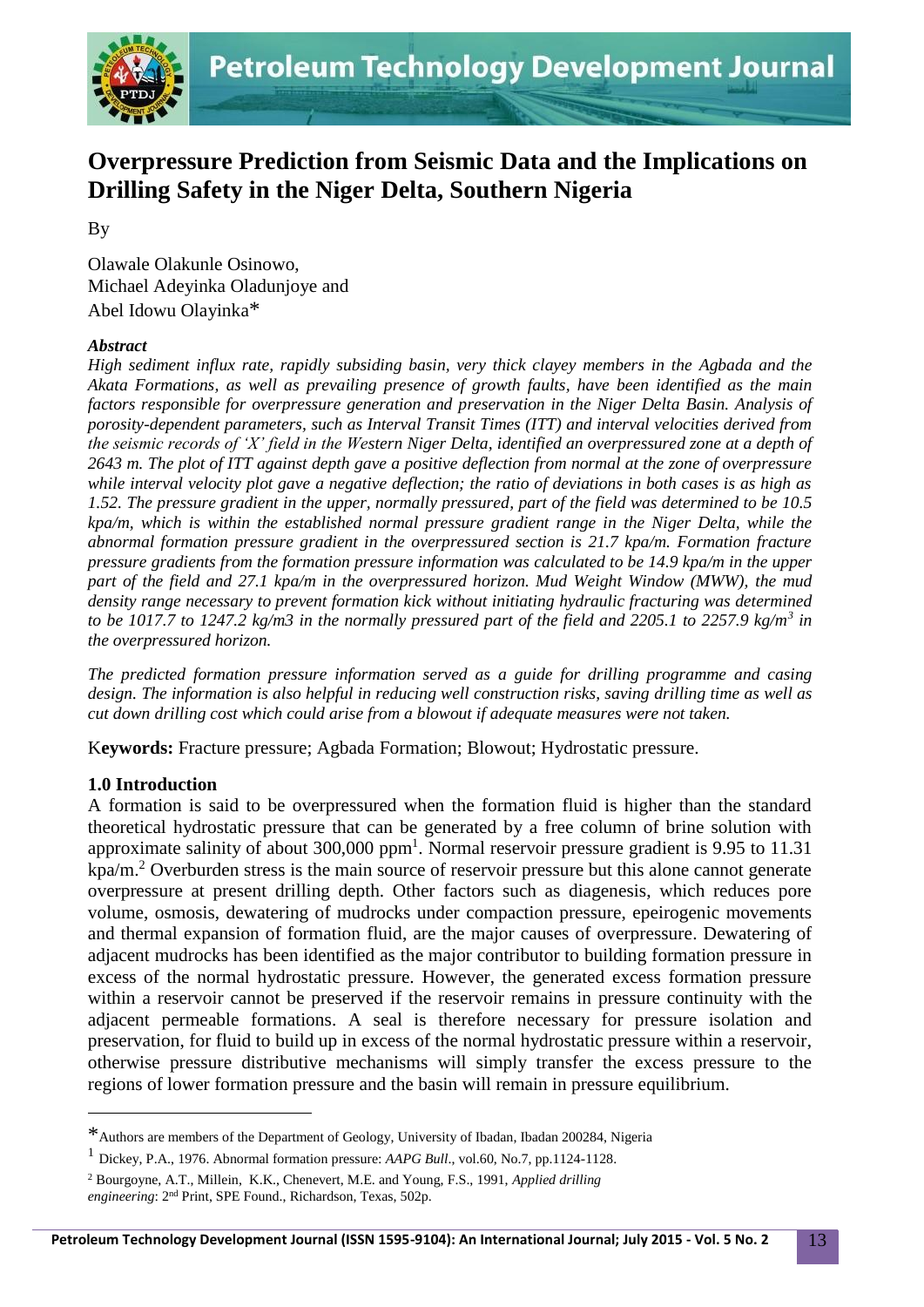Overpressure is rampant in young sediments that did not expel considerable quantity of depositional water through adequate compaction before burial. Overpressured zones are pockets of abnormally high porosity because the high-pressured fluids resist adequate crushing of the pores as commensurate with the overburden stress associated with the depth<sup>3</sup>. The high pore fluid pressure within the overpressured regions also induces dissolution of considerable proportion of the gaseous fractions of the formation fluid and this raises the Gas Oil Ratio (GOR) of the overpressured formation fluid. These two phenomena cause regions of overpressure to be characterised by abnormally low velocity, abnormally high amplitude as well as other porosity-dependent parameters that cannot be related directly to any other causative sedimentary or geologic factors, such as, shaliness of sandstone reservoir rocks or presence of limey/calcitic facies.

#### 2.0 **Previous Works**

One of the earliest attempts to determine the variation of compressional wave velocity with overburden pressure was reported by  $Faust<sup>4</sup>$  who examined the velocities of shale and sand layers from very thick sediment section in 500 wells and used statistical analysis to define interval velocity V, in a sand-shale section as,

$$
V=125 (ZT)^{1/6}
$$

where Z is depth in feet and T is the age in years of the sand or shale. Wyllie *et al*. <sup>5</sup> measured compressional wave velocities in sandstone and limestone specimens and observed an inverse relationship between velocity (V) with porosity  $(\phi)$  in accordance with a time – average equation, given by

$$
1/V = \phi/V_f + (1-\phi)/V_m
$$

where  $V_f$  and  $V_m$  are velocities in pore fluid and matrix, respectively. Nur *and* Simmons<sup>6</sup> established that within hydrocarbon saturated horizons, P and S-wave velocities decrease drastically upon increase in formation pressure. Keller<sup>7</sup> discovered that velocity attenuation in fluid-saturated media is higher than for dry materials and depends upon the degree of saturation, viscosity and density of the saturating fluid. Hwang and Lellis<sup>8</sup> showed that gas as well as gassaturated liquids exerts considerable attenuating influence on the velocity of propagating waves.

#### 3.0 **Geologic Setting**

1

The study area is situated in the Niger Delta in southern Nigeria bordering the Atlantic Ocean. It is located within longitude  $3^0$  E –  $9^0$  E and latitude  $4^030^1$  N –  $5^020^1$  N.<sup>9</sup>,<sup>10</sup> The Niger Delta, like

<sup>&</sup>lt;sup>3</sup> Levorsen A.I & Berry, F.A.F., 1991. Geology of petroleum, 2<sup>nd</sup> ed. San Francisco, W.H. Freeman, 724p. <sup>4</sup> Faust, L.Y., 1951. Seismic velocity as a function of depth and geologic time: *Geophysics*, vol.16, pp.192-206.

<sup>5</sup> Wyllie, M.R.J., Gregory, A.R., and Gardner, L.W., 1956. Elastic wave velocities in heterogeneous and porous media: *Geophysics*, vol.21, p.41-70.

<sup>6</sup> Nur, A.M., and Simmons, G., 1969. The effects of viscosity of fluid phase on the velocity in low porosity rocks*: Earth Plan. Sci. Lett*., vol.7, p99-108.

<sup>7</sup> Keller, J.D., 1989. Acoustic wave propagation in composite fluid saturated media:

*Geophysics*, vol.54, pp.1554-1563.

<sup>&</sup>lt;sup>8</sup> Hwang, L.F., and Lellis, P.J., 1988. Bright spots related to high GOR oil reservoir in Green canyon: 58<sup>th</sup> Ann. Int. Mgt., Soc. Expl.: *Geophysics*. Expanded Abstracts, pp.761-763.

<sup>&</sup>lt;sup>9</sup> Asseez, O.L., 1976, Review of the stratigraphy and sedimentary structure of the Niger Delta (C.A. Kogbe, ed.) Elizabethan Publishing Co., Lagos.

<sup>10</sup>Reijers, T.J.A., Petters, S.W., and Nwajide, C.S., 1997. The Niger Delta Basin, *in* Selley, R.C., ed., African Basins--Sedimentary Basin of the World 3: Amsterdam, Elsevier Science, pp. 151-172.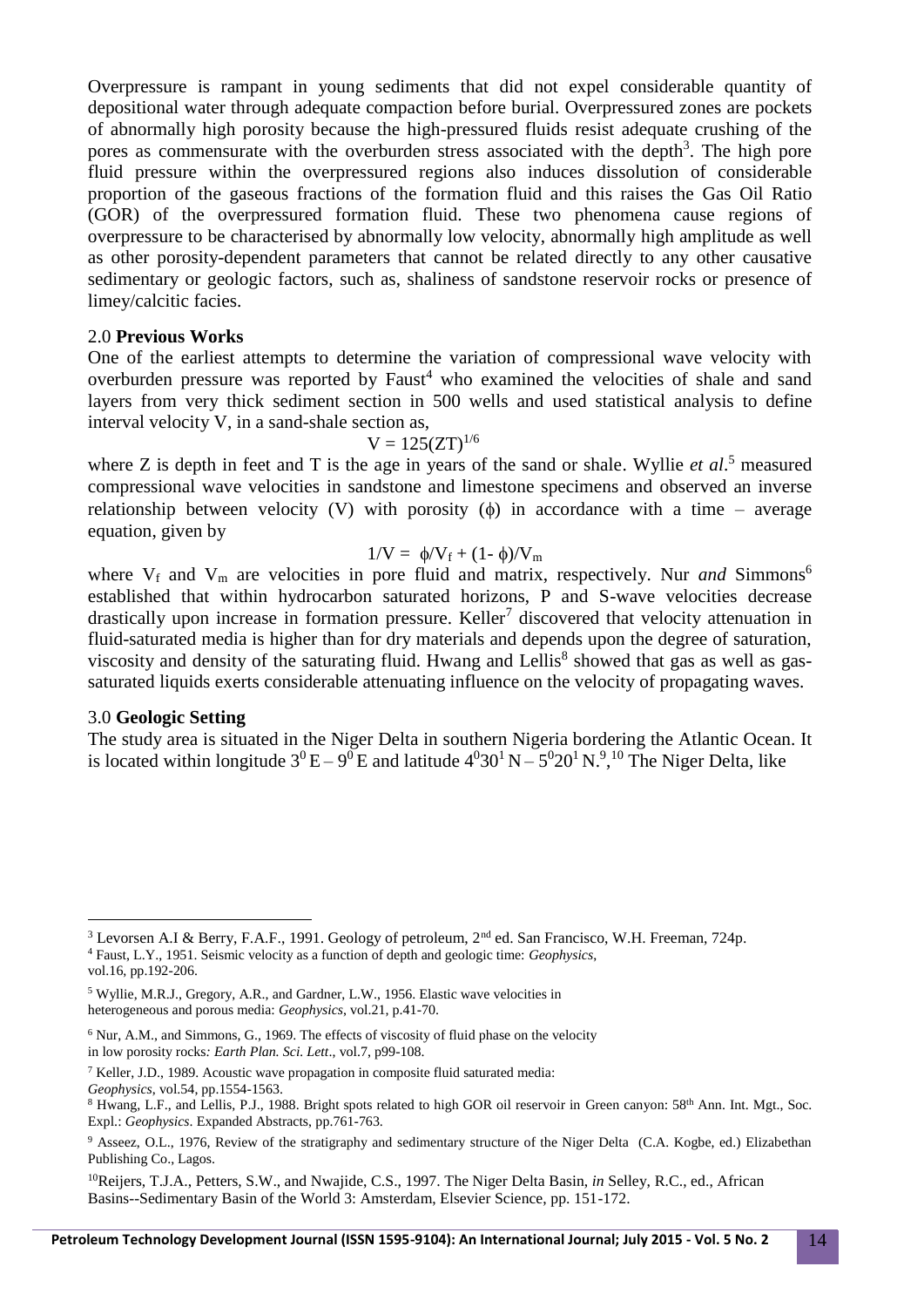most deltas, is characterised by a tripartite stratigraphy represented by the marine Akata Formation, the paralic Agbada Formation and the continental Benin Formation $11$ . The basin consists of an overall regressive clastic succession, which reaches a maximum of 12000 meters (40000 ft.) in the central parts where there is maximum subsidence (Fig. 1).



**Fig. 1** Schematic structural section through the axial portion of the Niger Delta (Modified from Merki<sup>12</sup>)

## 3.1 **Overpressure in the Niger Delta**

Overpressure is quite rampant in the Niger Delta and it has been encountered at depths as shallow as  $1372$  meters in the eastern part of the basin<sup>13</sup>. Formation pressure in some overpressured zones is quite high with overpressure gradient ranging from 13.6 to 21.7 kpa/m in some hydrocarbon traps situated close to the top of the overpressured and undercompacted Akata Formation.<sup>13</sup> Nearly all the geologic events which support the accumulation and preservation of overpressure are present in the basin. The rate of sediment influx into the basin is very high; the basin is not stable, still subsiding up till today. The high rates of sedimentation and burial do not allow for adequate settlement and dewatering. These cause the sedimentary units to develop abnormally high porosity with high fluid content and hence easily build up overpressure when lithification commences.

The Akata Formation, consisting exclusively marine shales, is undercompacted and overpressured. It contains a high volume of fluid and is under high overburden stress. It is a major contributor to overpressure generation in the Niger Delta. Little overburden stress exerted on the Akata shale would yield considerable quantity of fluid to the adjacent reservoir rocks. The dominant trapping mechanism in the Niger Delta is the growth fault; the process of trapping is contemporaneous with sedimentation so that sizeable quantity of fluid is trapped alongside the sandstone and clay rocks. The pressure implication of this is that post-depositional processes will build up excess reservoir pressure.

## 4.0 **Study Methodology**

1

This study reviews the different geological events that support the generation and preservation of formation pressure in excess of normal hydrostatic pressure. It also establishes the theoretical

<sup>&</sup>lt;sup>11</sup> Ekweozor, C.M., and Daukoru, E.M. 1994. Northern delta depobelt portion of the Akata-Agbada(!) petroleum system, Niger Delta, Nigeria, in, Magoon, L.B., and Dow, W.G., eds., The Petroleum System—From Source to Trap American Association of Petroleum Geologists Bulletin, v. AAPG Memoir 60, p. 599-614 .

<sup>&</sup>lt;sup>12</sup> Merki P., 1972. Structural Geology of the Cenozoic Niger delta, *(In) African Geology T.F.J Dessauvagie and A.J. Whiteman Eds) Univ. Of Ibadan Press* p635-648.

<sup>13</sup> Krusi, H.R.,1994. Overpressure prediction; a contribution to safer drilling: *NAPE Bull*., vol.9, pp.86-91.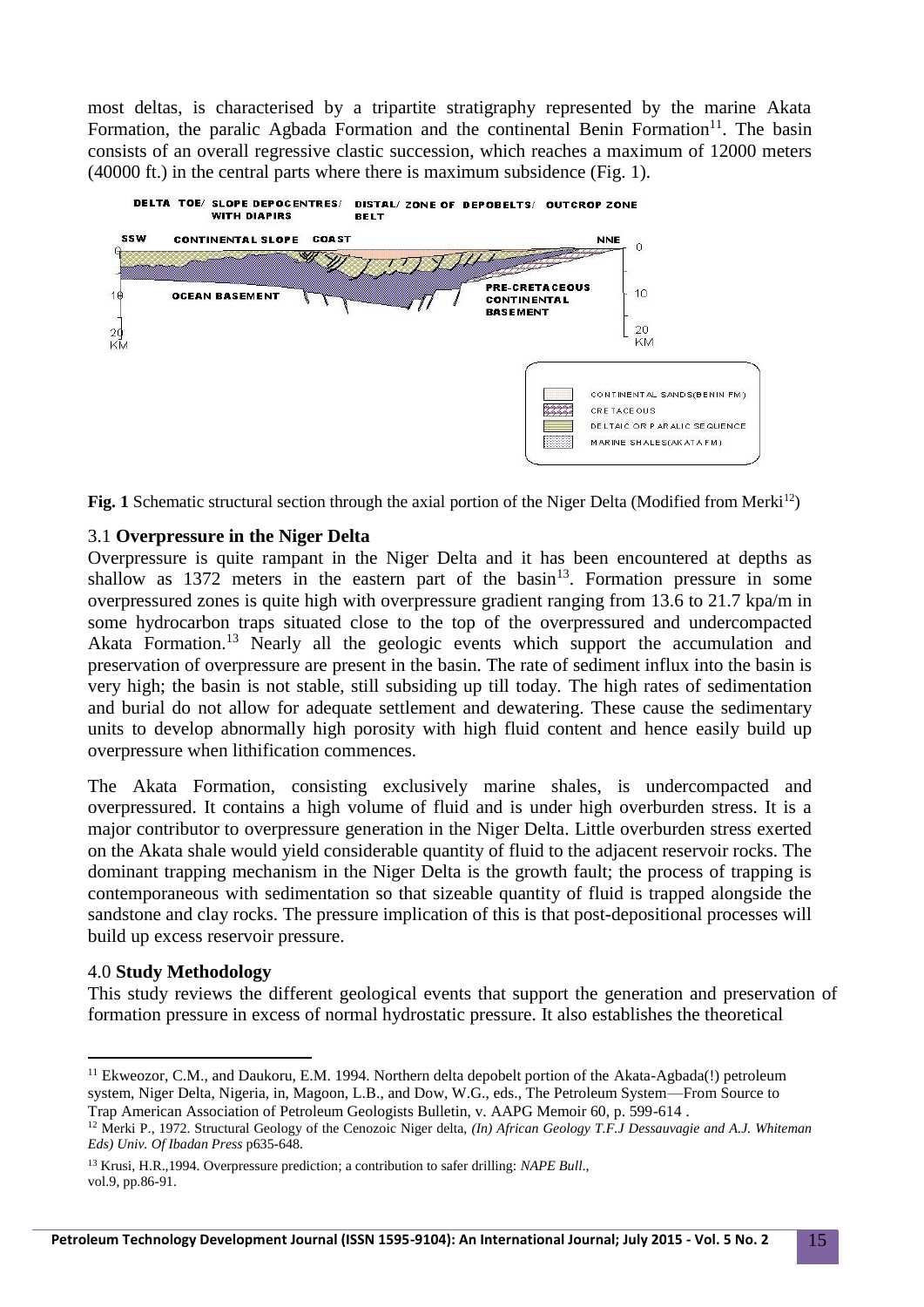justification for detecting and quantifying the magnitude of formation pressure from formation pressure-dependent seismic attributes such as porosity, velocity and interval transit times (ITT). 3D seismic data (in segy format) and wireline logs (resistivity, sonic and density logs in las format) from a fully developed normally pressured hydrocarbon field, and another field with confirmed history of abnormally high formation pressure, were obtained from an oil and gas prospecting and producing company operating in the Niger Delta. The data from the normally pressured field were used as a control and employed to establish the normal formation trend in the basin, while data from the overpressured field were used to confirm the established theoretical models which relate some measurable seismic attributes with formation pressure.

Formation density log data from both the normally and overpressured fields were employed to generate surface porosity trend in the field. The established porosity trend was subsequently used to determine the compaction trend constant (K) which was afterward applied to determine both porosity and compaction at any other depth of interest. The established surface porosity gradient was then used to generate a mathematical model which relates interval transit time or interval velocity with porosity. The deviation of the interval velocity/interval transit times at the zone of overpressure was used to pick the overpressure top and the measure of deviation was calibrated on the Pennebaker<sup>14</sup> standard formation pressure curve to obtain abnormal pressure gradient that was finally used to determine the magnitude of the abnormal formation pressure.

#### 5.0 **Results and Discussion**

<u>.</u>

The extracted Interval Transit Time (ITT) and interval velocity values from seismic record of a normally pressured field in Niger Delta show a normal trend of decrease and increase with depth respectively, in accordance with Faust<sup>3</sup> velocity-depth relation (Figs. 2a & 2b). Similar plot of ITT and interval velocity values against depth (Figures 3a & 3b) from the overpressured field's seismic record display a normal trend of decrease and increase in ITT and interval velocity values with depth, respectively, to a depth of about 2621.3 m. However, this normal trend becomes obstructed by a reversal at the region of overpressure.



<sup>14</sup> Pennebaker, E.S., 1968. Seismic data indicate depth, magnitude of abnormal pressures: *World Oil Journal*, pp.73-77.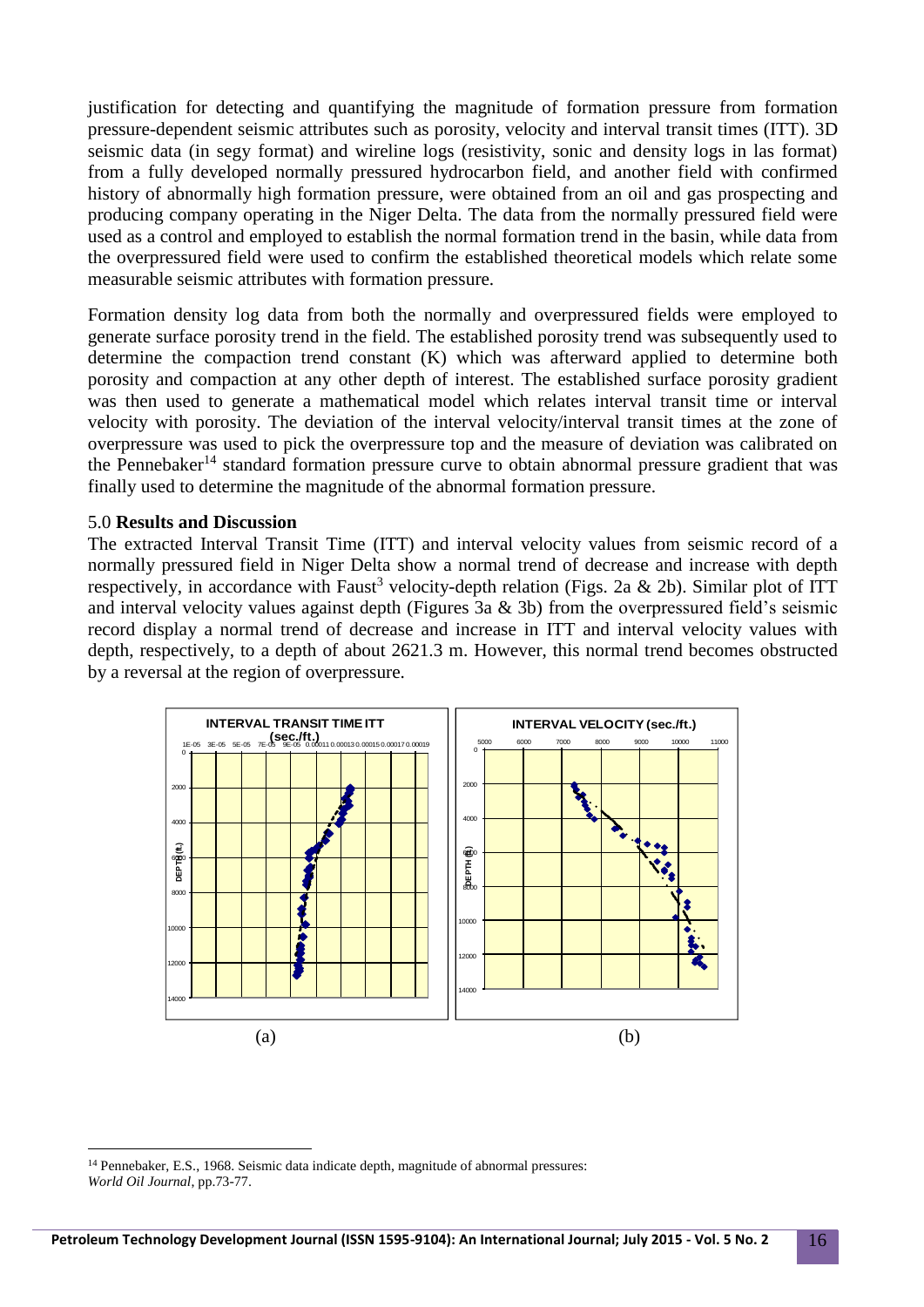Fig. 2 Plot of seismic derived ITT and interval velocity against depth for a normally pressured field, southern Niger Delta

Figure 3a indicates a deviation to the right from normal while similar pattern but in the opposite sense is displayed in figure 3b.



**Fig. 3** Plot of seismic derived ITT and interval velocity against depth of overpressured field, western Niger Delta

## 5.1 **Estimation of Abnormal Formation Pressure**

Abnormal formation pressure was estimated by first establishing the normal porosity trend in the upper part of the field. The equation of straight line obtained from the average surface porosity plot against depth (Fig. 4) was used. The surface porosity values were derived from density log using porosity density relation (equation 1), which relates bulk density measured from well logs to average surface porosity. Any well situated in any part of the basin could be used. The idea is to establish a relation which represents the surface porosity trend within the basin.

 $\phi = (\rho_b - \rho_m)$ 

$$
(\rho_f - \rho_m) \tag{1}
$$

where  $\phi$  is porosity and  $\rho_m$ ,  $\rho_f$  and  $\rho_b$  are matrix, fluid and bulk densities respectively. Equation of the generated curve gave surface porosity trend  $(\phi_0)$  in the field, D is depth of interest.

$$
D = -39711\phi_0 + 15401
$$
  
\n
$$
\phi_0 = D - 15401
$$
  
\n
$$
-39711
$$
\n(2)

The compaction trend constant K, for the upper part of the field was also computed from the mathematical relation in equation 3.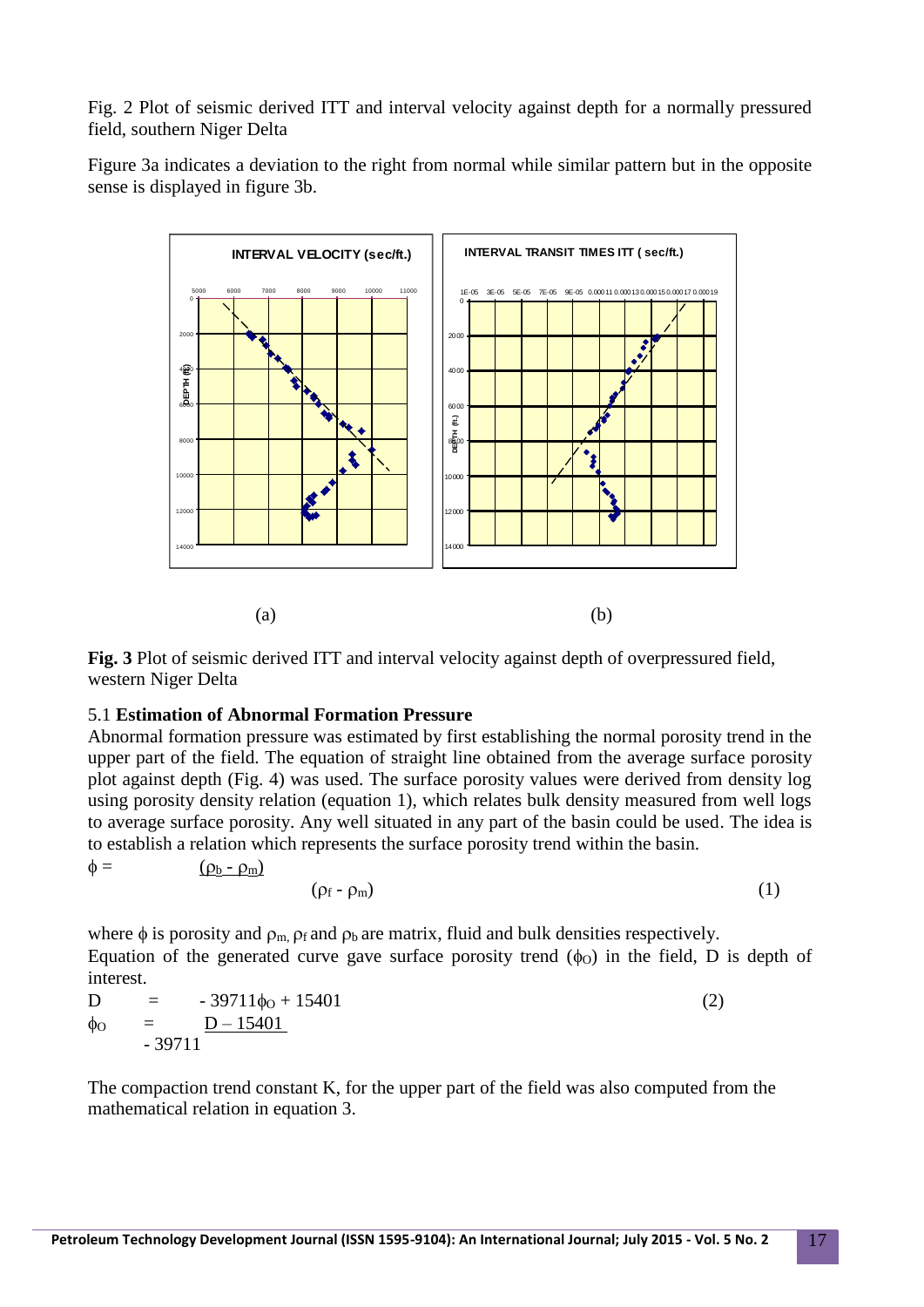$$
\phi = \phi_0 e^{-KD} \nK = \ln (\phi_0/\phi) \nD
$$
\n(3)

The compaction trend constant (K) at depth of 2928 m (9200 ft.)  $K_{9200}$  = 0.000084, for example. Therefore, the average surface porosity trend of the overpressured field can be represented with the equation 4.

 $\phi_{\rm O}$  = 0.3375e<sup>-0.000084D</sup> (4)

**Fig. 4** Plot of average porosity trend in the upper part of the field, Western Niger Delta

This equation gives the average porosity values at different depths in the field. The apparent matrix transit times trend derived from the surface porosity trend and compaction trend (K) in the field were estimated based on the assumption that brine is the formation fluid within the normally pressured zone above the overpressured zone and has an assumed fluid transit time of t<sub>f</sub>  $= 0.000209 \text{ secs.}^2$ .

From equation 3  $A - \text{KD}$  $\mathcal{L}^{\text{KD}} = \frac{t - t_{\text{ma}}}{}$  (5)  $\phi_O(t_f - t_{ma})$  $t_{\text{ma}} = (t - t_{\text{f}} \phi_{\text{O}} e^{-\text{KD}})$  $(1-\phi_0e^{-KD})$ 

Since K =  $0.000084$  (at 2928 m (9200 ft.).

$$
t_{\text{ma}} = \frac{(t_n - 0.000209 \times 0.3375e^{-0.000084D})}{(1 - 0.3375e^{-0.000084D})}
$$
(6)

 $t_n$  is the seismic derived interval transit time for the depth D of interest.

From the mathematical relation presented in equation 5, the apparent matrix transit times at different depths were determined; the obtained apparent matrix transit times plotted against corresponding determined porosities is presented in Figure 5. The plot generated a straight-line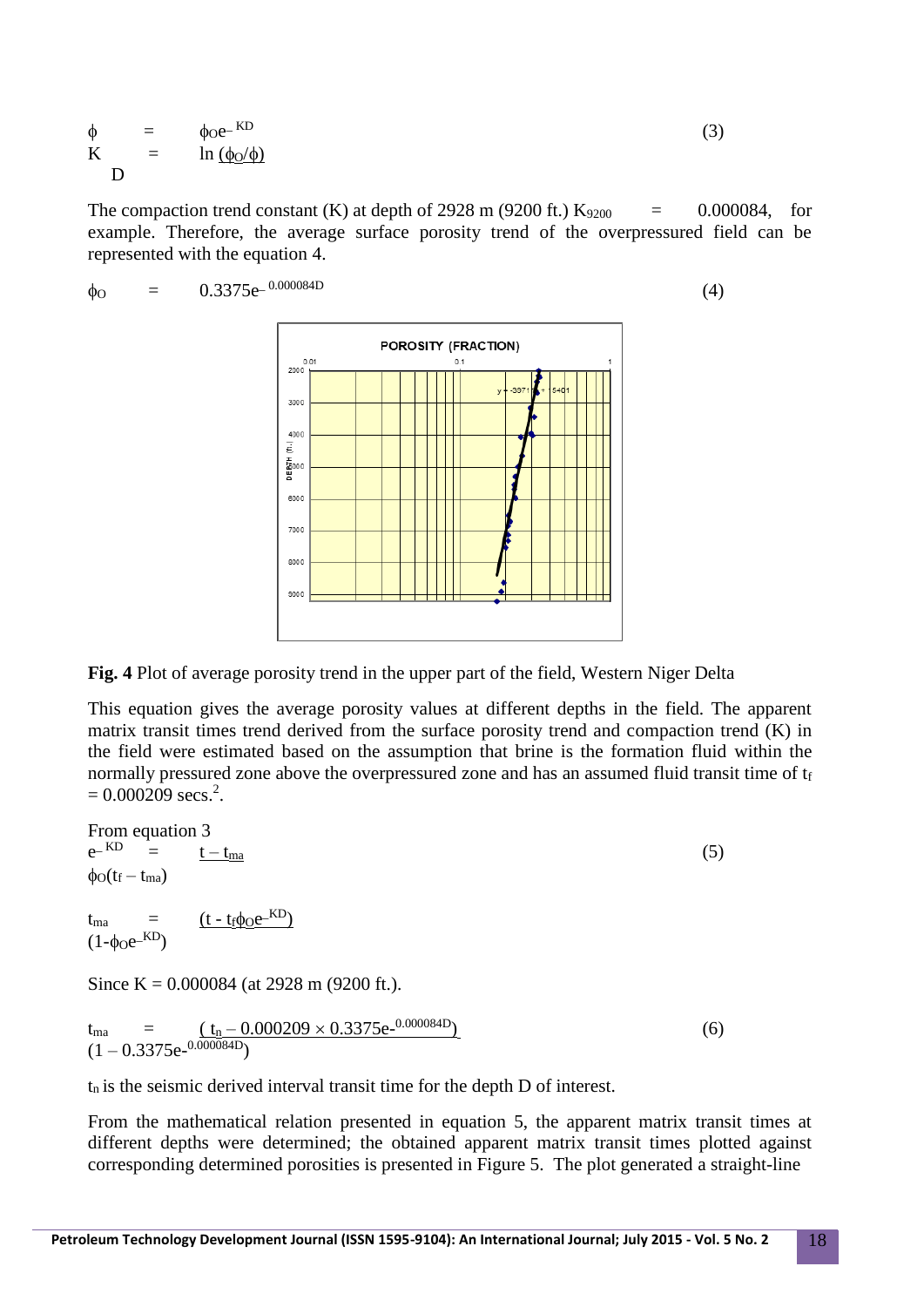graph for the upper part of the field and the equation of the straight-line graph is presented in equation 7.

$$
t_{\text{ma}} = (20 = 400\phi) \times 10^{-6} \tag{7}
$$

From the Faust<sup>3</sup> time average equation

 $t_n = t_{ma} (1 - \phi) + t_f \phi$ if  $t_{ma} = 20 + 400\phi$  and  $t_f = 209$  $t_n = 20 + 589\phi - 400\phi^2$ Since  $\phi = \phi_0 e^{-KD}$  and K = 0.000084

$$
t_n = 20 + 589\phi_0 e^{-0.000084} - 400\phi_0^2 e^{-0.000168D}
$$
 (8)



**Fig. 5** Plot of apparent matrix transit time against average porosity value for the upper part of the overpressured field, Western Niger Delta

Equation 7 gives the true formation porosity values from the interval matrix transit time. The porosity value computed from equation 7 is the true formation porosity at the depth of interest, using seismic derived ITT. Formation pressure was determined at a depth of 10000 feet (3048 m), at the overpressured zone where there is visible deviation of the ITT plot from the normal trend.

Equation 7 is a quadratic equation and was solved for  $\phi$  by applying quadratic formula.

Since  $\phi = \phi_0 e^{-0.000085D}$  $t_n$  = 20 +  $\frac{589\phi}{ }$  -  $\frac{400\phi^2}{ }$  (9) e-0.000084D e-0.000084D

From the graph  $t_n = 133.64 \times 10^{-6}$  at 3,048 m (10,000 ft).  $\phi = 0.2287$ . Abnormal Formation Pressure (AFP) at depth of 10,000 feet.

$$
AFP = g[(\rho_g(1-\phi) + \rho_f\phi]dD = \rho_gg D - (\rho_g - \rho_f)g\phi_0(1-e^{-KD}) \qquad (10)
$$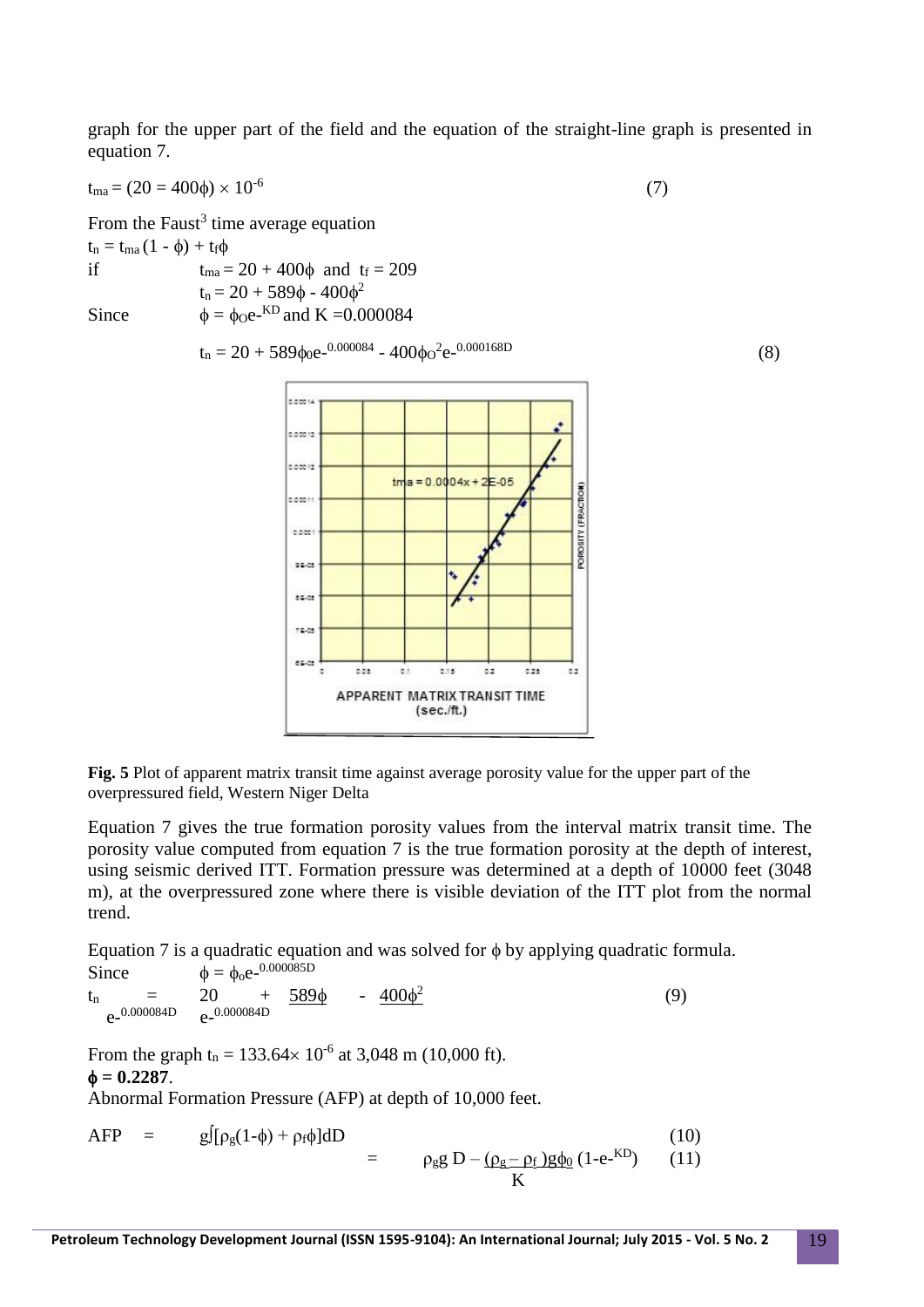Grain density value of  $\rho_g = 2.6$  g/cm<sup>3</sup> was assumed for sand/shale formation and fluid density  $\rho_f$  $= 1.074$  g/cm<sup>3</sup> for hydrocarbon formation fluid as well, (g is acceleration due to gravity)

 $\text{AFP} = 0.052(8.33)(2.6)(10000) - 0.052(8.33)(1.526)(0.2287) \times (1 - \text{e}^{0.000084(10000)})$ 0.000084

# **AFP ≈ 10,000psi. (68,948 kpa)**

## **5.2 Verification of Predicted Formation Pressure from Well Data**

Obtained pressure information was verified using directly measured pressure-dependent well log data. This is possible because the field has been fully developed, having many exploratory and development wells with required logs. The verification method involved the use of pressure dependent parameters such as sonic interval transit times, resistivity and bulk density. This verifies the prediction as well as the value of the abnormal formation pressure from the seismic data.

Fig. 6 (a & b) present the plots of porosity dependent parameters measured as resistivity and sonic interval travel time against depth from well logs from the overpressured field. The plots show similar trend as obtained from the predrilled seismic data. Formation pressure value computed from log data gave Abnormal Formation Pressure value of 64,810 kpa (9400 psi) at a depth of 3048 m (10000 ft.)  $(AFP_{(10000)} = 9400 \text{ psi.})$ . The derived formation pressure value is very close to that estimated from predrill seismic data, a difference of 200 psi (1379 kpa) could be attributed to error or some assumptions made during the calculations.



 $(a)$  (b) **Fig 6** Sonic interval transit time against depth for overpressured field, Western Niger Delta

## **5.3 Role of Overpressure Prediction on Drilling Safety**

A normally weighted drilling fluid will only exert pressure equal to the hydrostatic pressure; therefore, an overpressured formation will force formation fluid into the well annulus during drilling. This process is known as formation kick and if not controlled could displace the drilling fluid in the well and result in a blowout. The best approach to control a formation kick is a proper mud conditioning system and this requires accurate information of the depth to the top of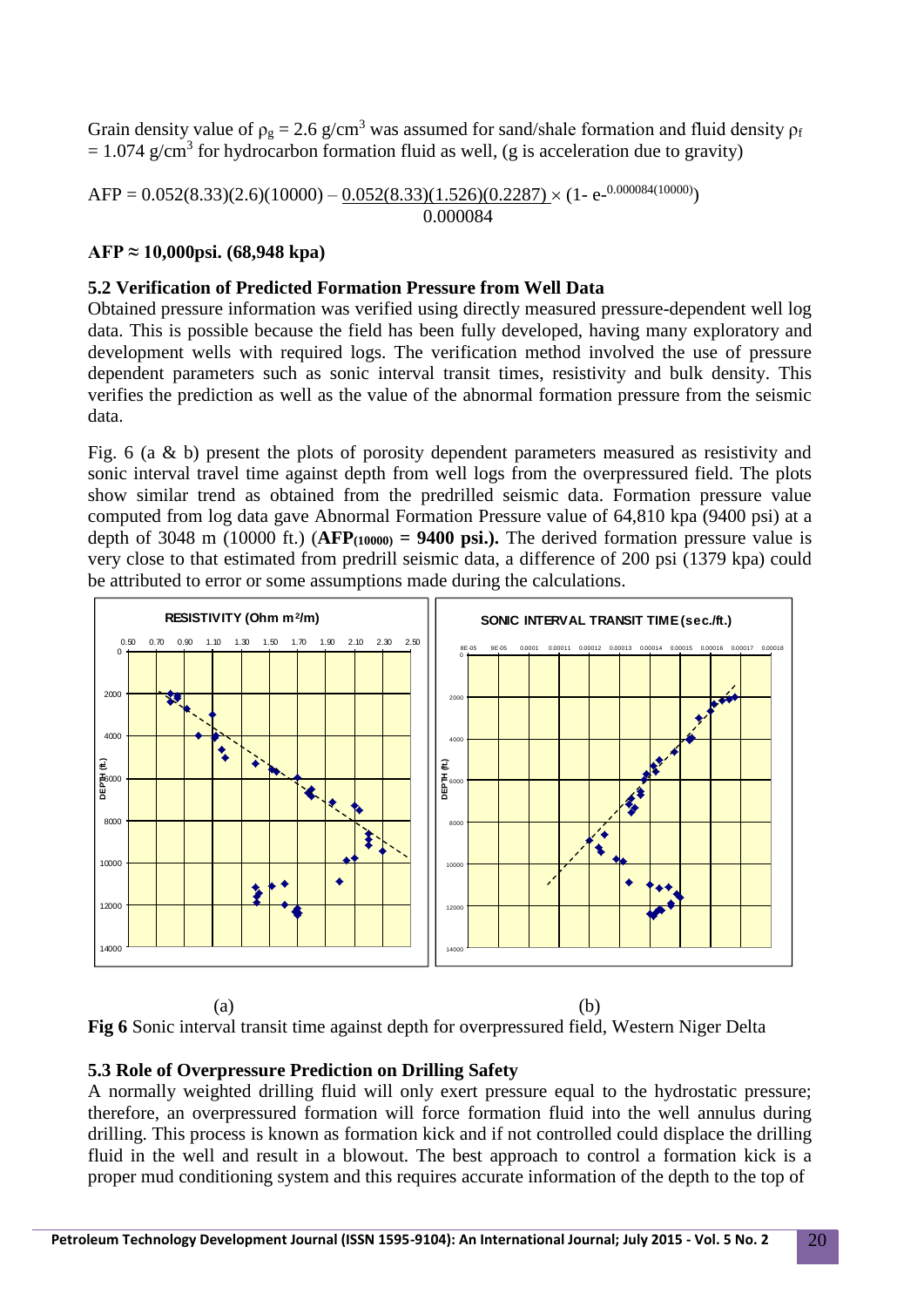overpressure as well as the magnitude of the formation pressure at the overpressured zone. Adding weighting materials such as calcite powder, hematite or galena usually increases the weight of the drilling mud and enables the mud to generate pressure higher than the hydrostatic pressure<sup>15</sup>. When abnormal formation pressure is encountered, the density of the drilling fluid must be increased to maintain the well-bore pressure above the formation pressure, however, excessively high drilling fluid pressure, higher than the formation fracture pressure could result in formation fracture<sup>15</sup>.

The pressure range between pore pressure and the fracture pressure is called the Mud Weight Window (MWW). In theory, both the static and dynamic density of the drilling mud must always remain within this window. Under normal pressure conditions, MWW is fairly wide, making it possible for mud engineers to adjust drilling mud density to avoid formation kick as well as ensure the mechanical stability of the well while also avoiding mud loss. In the case of high formation pressure, the MWW is much narrower, thus making drilling particularly difficult and highly technical.

Formation fracture pressure is the maximum resistant force posed by a formation against an external force, which tends to keep the formation rock elements apart. It is the external force required to cause a formation fracture. Considering the subsurface stress state in relatively young sediments, there are three stress states that are operational in the subsurface; the vertical stress  $\sigma_z$ , which is due to overburden load. It increases with loading at grain – to-grain contact<sup>2, 13</sup>. There are two horizontal stresses  $\sigma_x$  and  $\sigma_y$  as shown in the Fig 7.



Fig. 7 Underground stress distribution in relatively young sediments  $(^2)$ 

The horizontal stresses are the force fields; they prevent the rock elements from expanding upon loading. The rock-resistant forces are generated by the surrounding rocks, which prevent expansion. For compressed rock, the horizontal strain  $\varepsilon_x$  is essentially zero as the surrounding rocks will prevent any expansion of the rock element as a result of loading, and horizontal stresses  $\sigma_x$  and  $\sigma_y$  are approximately equal.

$$
\sigma_x = \sigma_y = \sigma_H = \underline{\mu} \sigma_Z \tag{12}
$$

( $\mu$  is the Poisson's ratio and  $\sigma$ z is the vertical stress component)

1

<sup>15</sup> Hubbert, M.K., and Willis, D.G., 1957. Mechanics of hydraulic fracturing: *Trans. AIME*, vol.210, pp.153-160.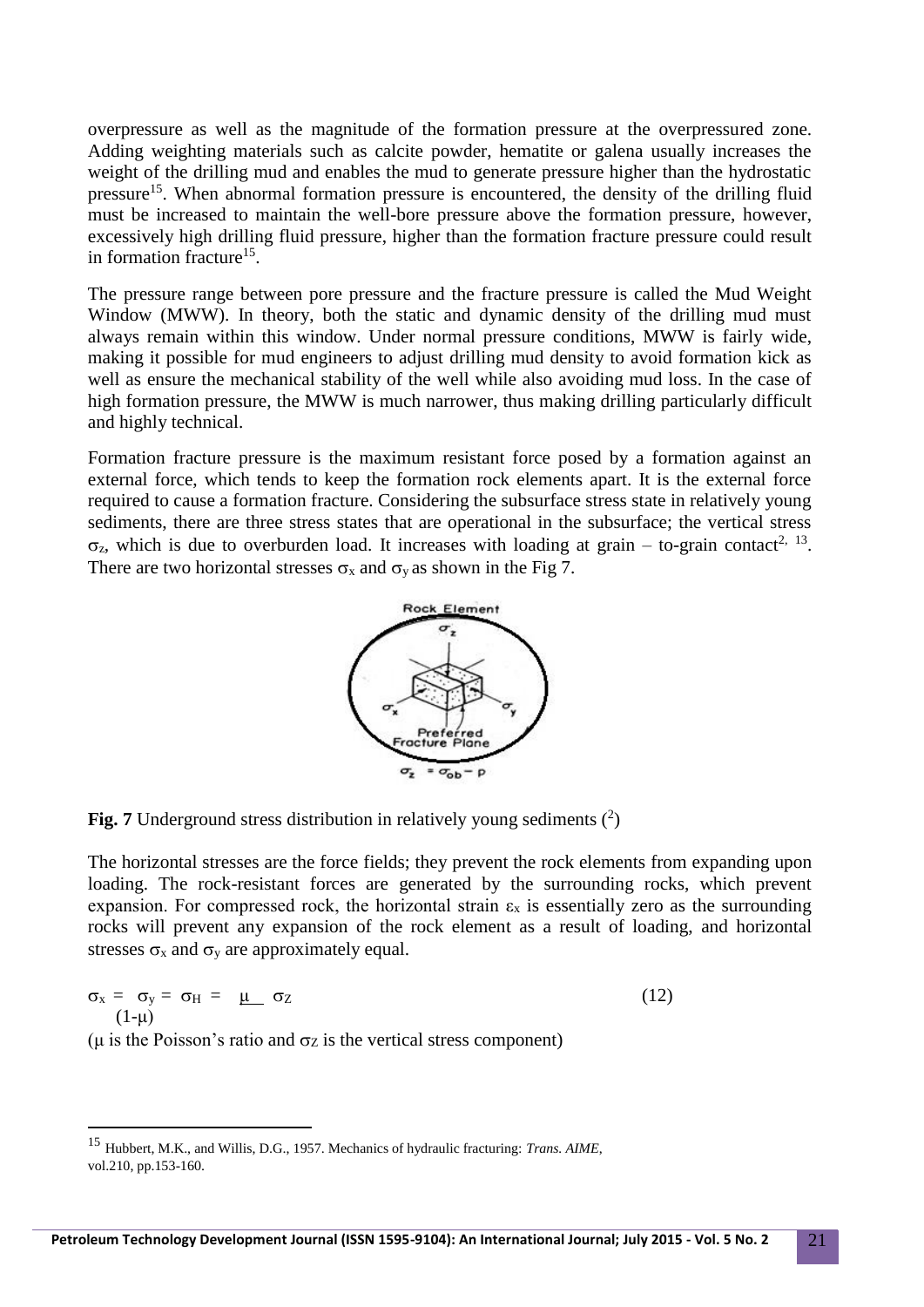The fracture pressure is therefore the force per unit area required to overcome the horizontal stress  $\sigma_H$  so as to cause horizontal strain  $\varepsilon_H$ . From the relation above, it is obvious that formation fracture pressure is dependent on two factors in a compressed rock and they are Poisson's ratio and vertical overburden stress. Poisson ratio increases with consolidation; so also is the overburden stress which increases with depth. Fracture pressure is slightly higher than formation pressure. Thus where formation pressure is very high, the formation fracture pressure will also be high.

Hydraulic fracturing occurs when a drilling fluid is introduced into a small cavity located in the centre of a rock element as shown in Figure 8. For fluid to enter the rock cavity, the pressure of the drilling fluid must exceed the pressure of the formation fluid in the pore spaces of the rock. 2



**Fig. 8** Underground stress distribution showing fluid cavity which can initiate hydraulic fracturing (Pressure > Pore Pressure)  $(2)$ 

#### **5.4 Fracture Pressure Gradient**

1

Determination of formation fracture pressure is essential before embarking on well construction activities because increase in drilling mud density meant to counter a formation kick can result in hydraulic fracturing. Formation fracture is very dangerous and can result in underground blowout which is more difficult to control than a well blowout, especially because underground blowout cannot be stopped by a Blowout Preventer (BOP). This has led to many hydrocarbon fields being abandoned due to uncontrollable gas combustion.<sup>16</sup>

There are several methods of determining formation fracture gradient, but the Hubbert and Willis<sup>13</sup> method was adopted in this study. Detailed information on formation fracture pressure is available in Chenevert<sup>16</sup> and Bradley<sup>17</sup>. Hubbert and Willis<sup>13</sup> related formation fracture, minimum principal stress and formation fracture as.

<sup>16</sup> Chenevert, M.E., 1978. How to run casing and open-hole pressure test: Oil and Gas J. pp.123-134.

<sup>17</sup> Bradley, W.B., 1979, Mathematical concept-stress cloud can predict borehole failure: *Oil and Gas J*. pp.92-100.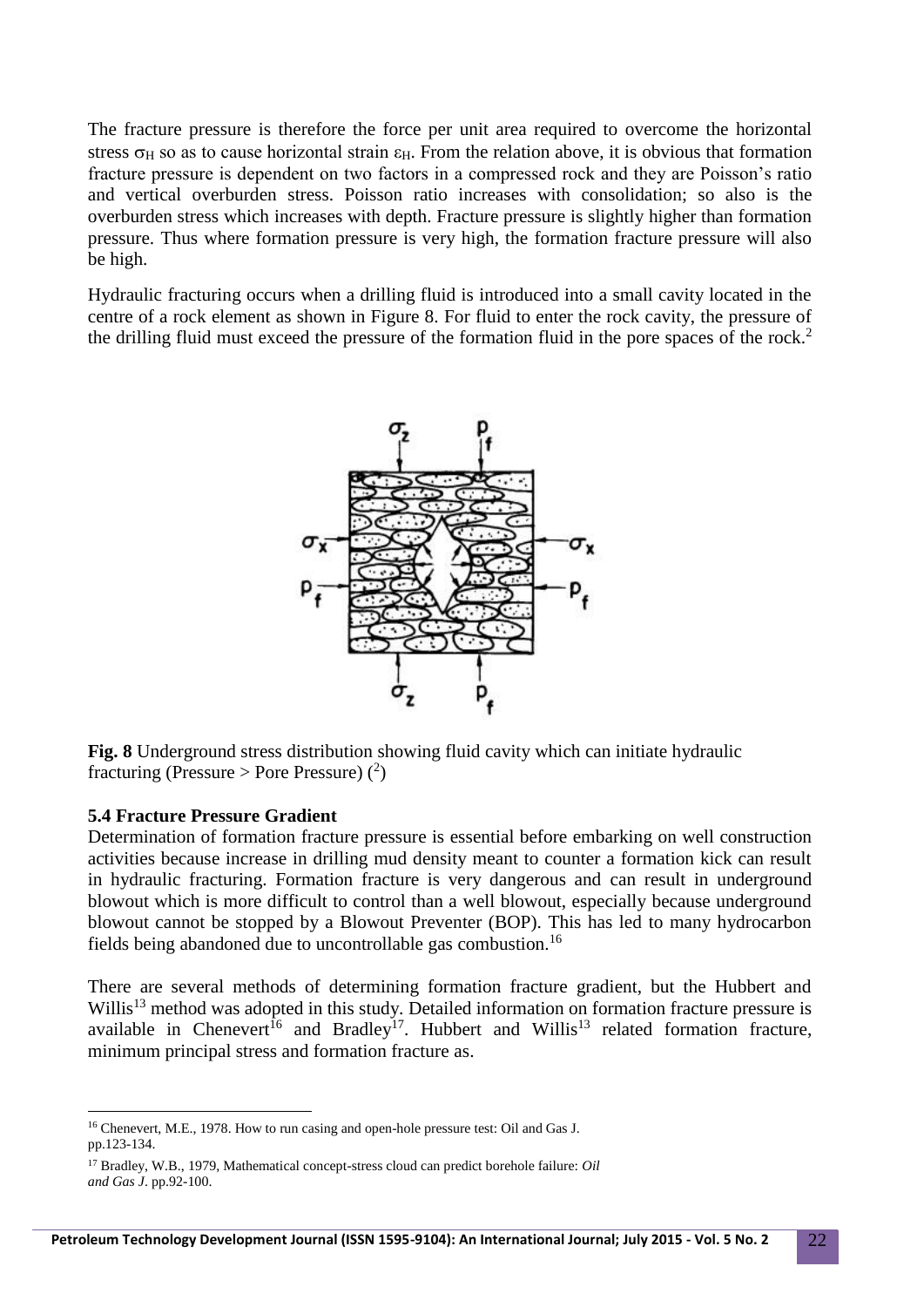Formation fracture pressure  $P_{ff}$  = Minimum Principal Stress ( $\sigma_{min}$ ) + Formation Fracture ( $P_f$ )

 $P_{\text{ff}}$  =  $\sigma_{\text{min}} + P_{\text{f}}$  (14) where  $\sigma_{\min}$  is the Horizontal stress ( $\sigma_H$ )

But horizontal stress in the exposed part of the formation is approximately one-third of the vertical matrix stress resulting from the weight of overburden  $(\sigma_{ob})$ .

$$
\sigma_z = \sigma_{ob} - P_f = (AFP - NFP)
$$

(NFP Normal Formation Pressure)

Therefore the fracture pressure in the exposed part of the formation just below the last casing seat can be expressed as,

$$
P_{ff} = \frac{(AFP - NFP)}{3} + AFP
$$
 (15)

Thus formation fracture gradient =  $P_{ff}$  / Depth. (16)

## **5.5 Overpressures Prediction's Role on Well Design**

The success of any well construction activities, whether exploratory or production is highly dependent on proper planning and design before spudding, in order to prevent some well construction disasters. Before embarking on drilling, it is appropriate to determine the formation pressure at different stages, determine the presence of any overpressured horizon so that adequate preparation could be put in place before drilling such horizon. Correct information on the formation pressure aids the determination of the appropriate mud density required to drill the formation at different pressure regimes as well as the pump capacity that can handle the mud densities required for these pressure regimes. The mud weight should be able to keep the formation fluid in place thereby preventing a kick.

In the overpressured region, the formation pressure is higher than normal; hence high density drilling fluid is required to prevent a kick. Excessively weighty or dense drilling fluid can cause hydraulic fracturing capable of causing internal blowout as earlier mentioned. Formation pressure and formation fracture pressure information can be used to determine mud weight window (MWW).

## **5.6 Well Design Parameters for the Overpressured Field, Western Niger Delta**

There are two pressure regimes in the field, the upper, which is normally pressured and the lower, which is overpressured.

 $NFP = \int \rho g dD$ At 3000 feet (for illustration) can be determined,

 $NFP<sub>(3000)</sub> = (0.052)(8.33)(1.074)(3000)$  $= 1395.6 \text{ psi}$ . (9622 kpa) **Normal Pressure Gradient (NPG)** = 1395.6 / 3000

NPG  $= 0.4652 \text{ psi/ft.} (10.5 \text{ kpa/m})$ 

Minimum mud density required to drill the upper part of the field without a formation/well kick is determined,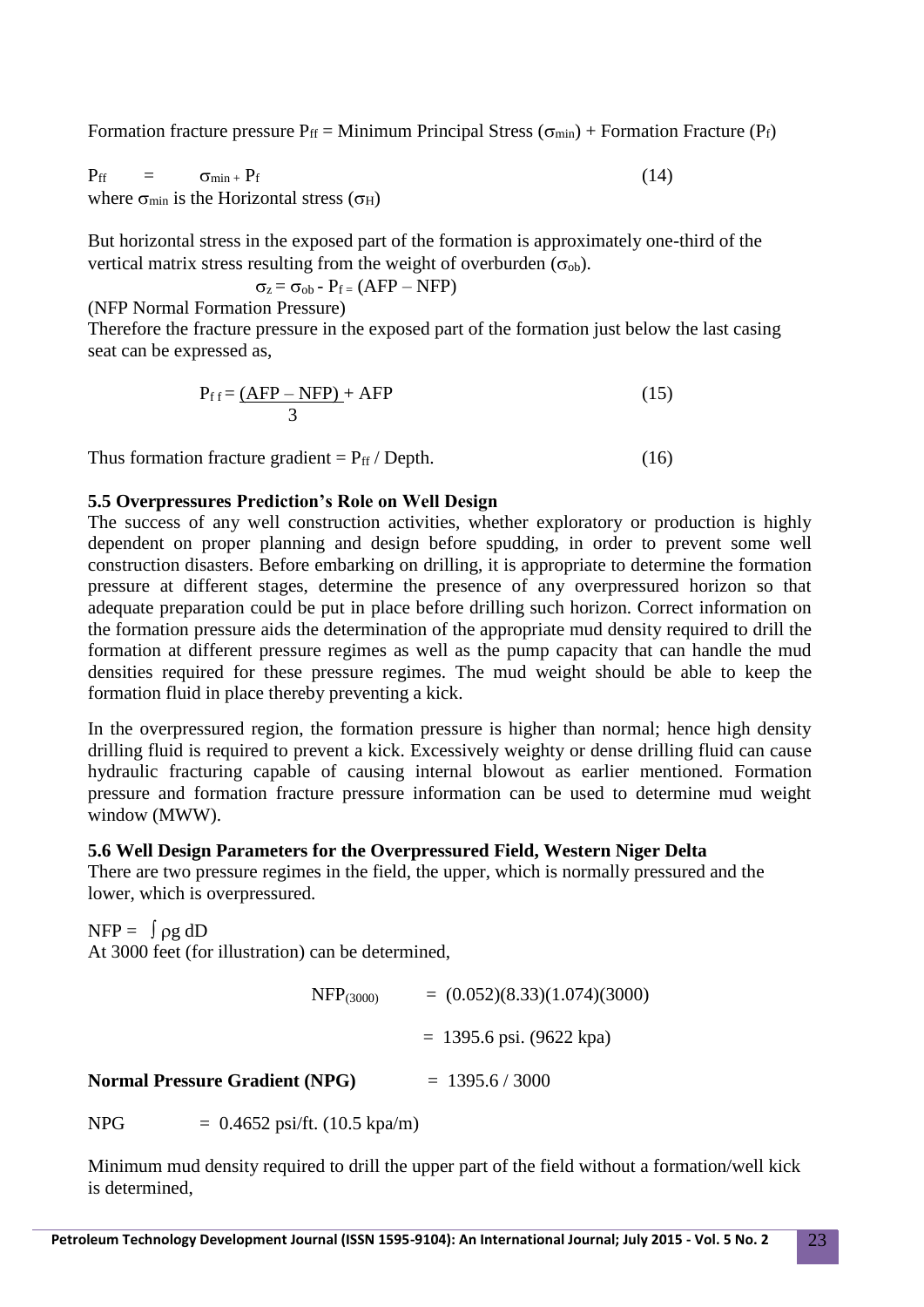$P_{bh} = 0.052\rho D + Pdp$ 

Pbh is the borehole/formation fluid pressure, estimated to be of magnitude 1395.6 psi at 3000 ft. This is the required drilling fluid pressure that will keep the formation fluid in the reservoir and prevent formation kick.

P<sub>dp</sub> is the initial pressure at the surface and it is equal to atmospheric pressure at the surface (14.7) psia).

Desired mud density  $(0.052\rho(3000)) + 14.7 = 8.85$  lbm/gal.

The value of the mud density determined is the minimum static weight needed just to prevent well kick. However, circulation reduces the mud density, as dynamic mud density is lower than the static mud density.<sup>2</sup>. In addition, there is reduction in mud density due to the presence of drill cuttings. Frictional loss may also result from interaction of the drilling fluid with the mud pump, drilling strings, drill collars and bit nozzles. A complex mathematical expression exists to account for all these factors which reduce the density of a circulating fluid, but in most cases will account for less than 15 per cent reduction. <sup>2</sup> Field procedure usually employed to take care of the possible reduction is to envisage a loss of 15 percent and compensate accordingly when mixing the mud in the chemical tank.

Therefore the static mud density that will yield the needed dynamic drilling fluid density is 10.18 lbm/gal.

Fracture Pressure in the upper part of the field

σ<sub>H</sub> = σ<sub>Z</sub>/3  
\n
$$
P_{ff} = σz/3 + P_f
$$
\n
$$
σZ = σob - P_f
$$
\n
$$
P_{ff} = (σob - P_f) + P_f
$$
\n
$$
σob = 0.052(2.6)(8.33)(3000) - 0.052(0.9)(8.33)(0.259) \times (1 - e-0.000084(3000))\n0.000084\n= 3378.6 - 1202 \times 0.2227\nσob = 3110.9 psi., Pf = 1395.6 psi. (9622 kpa)\n
$$
P_{ff} = 1967.4 psi at 3000 ft.
$$
\n
$$
P_{ff} = 0.66psi/ft. (14.9 kpa/m)
$$
$$

The formation pressure calculated above is the borehole pressure that will initiate hydraulic fracturing. The mud density that can initiate hydraulic fracturing is therefore

 $\rho = 1967.4 - 14.7$ 0.052(3000)

 $= 12.52$  lbm/gal.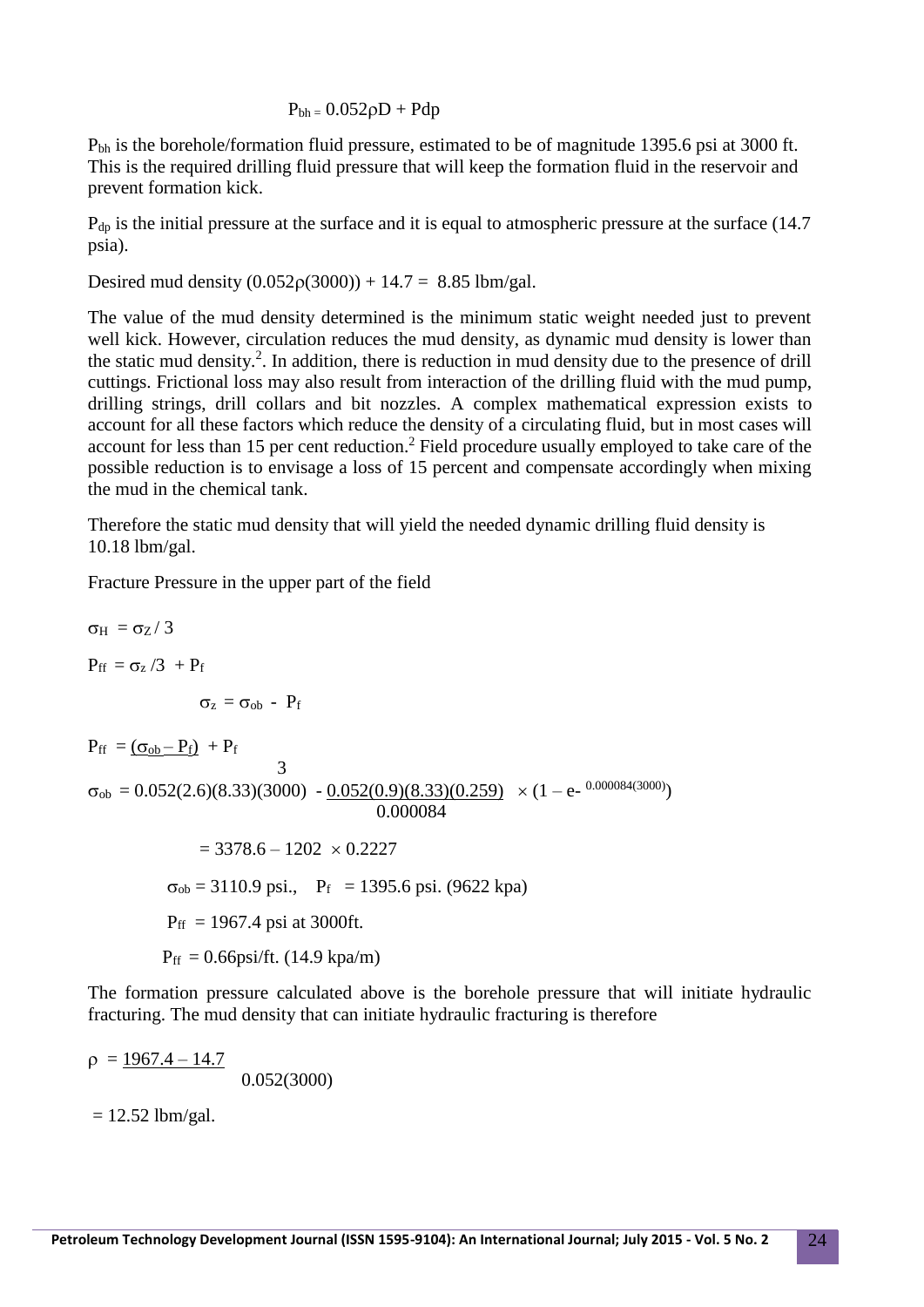Although similar reduction should be accounted for in static mud density in order to compensate for the envisaged reduction, it is safer to use the value since the upper mud density boundary is not desired and the static value of 12.5 lbm/gal would give lesser dynamic density that will not initiate hydraulic fracturing.

## **Mud Weight Window (MWW)**  $= 10.2 - 12.5$  lbm/gal.

The minimum mud weight needed to drill the upper part of the field successfully is 10.2 lbm/gal, while the mud density that will initiate hydraulic fracturing is 12.5 lbm/gal.

# **5.7 Well Construction Parameters in the Overpressured Part of the Field**

The determined abnormal formation pressure is approximately 10,000 psi. (68,948 kpa) Minimum mud density required to drill the overpressured part of the field without occurrence of a formation kick is determined as,

$$
P_{bh}=0.052\rho D+P_{dp}
$$

 $10000 = (0.052 \times \rho \times 10000) + 14.7$ 

Mud density  $\rho = 9985.3/520$ 

Static mud density required to generate dynamic mud density of 19.2 lbm/gal. while taking care of about 15 % density reduction is

Static mud density in the mixing tank  $= 0.15(19.2) + 19.2$ 

 $= 22.1$ lbm/gal.

The fracture pressure in the overpressured horizon is also as determined below

 $P_{ff} = (\sigma_{ob} - NFP) + AFP$ 3

NFP at 10000 feet = Normal Pressure Gradient  $\times$  Depth  $NFP_{(10000)} = 0.465 \times 10000$ 

$$
= 4650 \,\mathrm{psi}. (32,061 \,\mathrm{kpa})
$$

$$
P_{ff} = \frac{(10000 \times 4650)}{3} + 10000
$$

$$
P_{\text{ff}} = 11783.3 \text{ psi.} (81,241 \text{ kpa})
$$

Formation Fracture Pressure gradient is 1.2 psi/ft. (27 kpa/m)

The fracture pressure calculated above is the borehole pressure that will initiate hydraulic fracturing. The mud density that will generate the borehole pressure which will cause hydraulic fracturing, is

 $= 11783.3 - 14.7$ 

0.052(10000)

 $= 22.63$ lbm/gal.

The MWW in the overpressured horizon  $(22.1 - 22.63$ lbm/gal) is very narrow as evident from the obtained mud density boundaries, making the excessive shift from the upper limit for safety is very difficult. It therefore behoves the driller to carefully choose the mud window boundaries, to prevent formation kick and not initiate hydraulic fracturing.